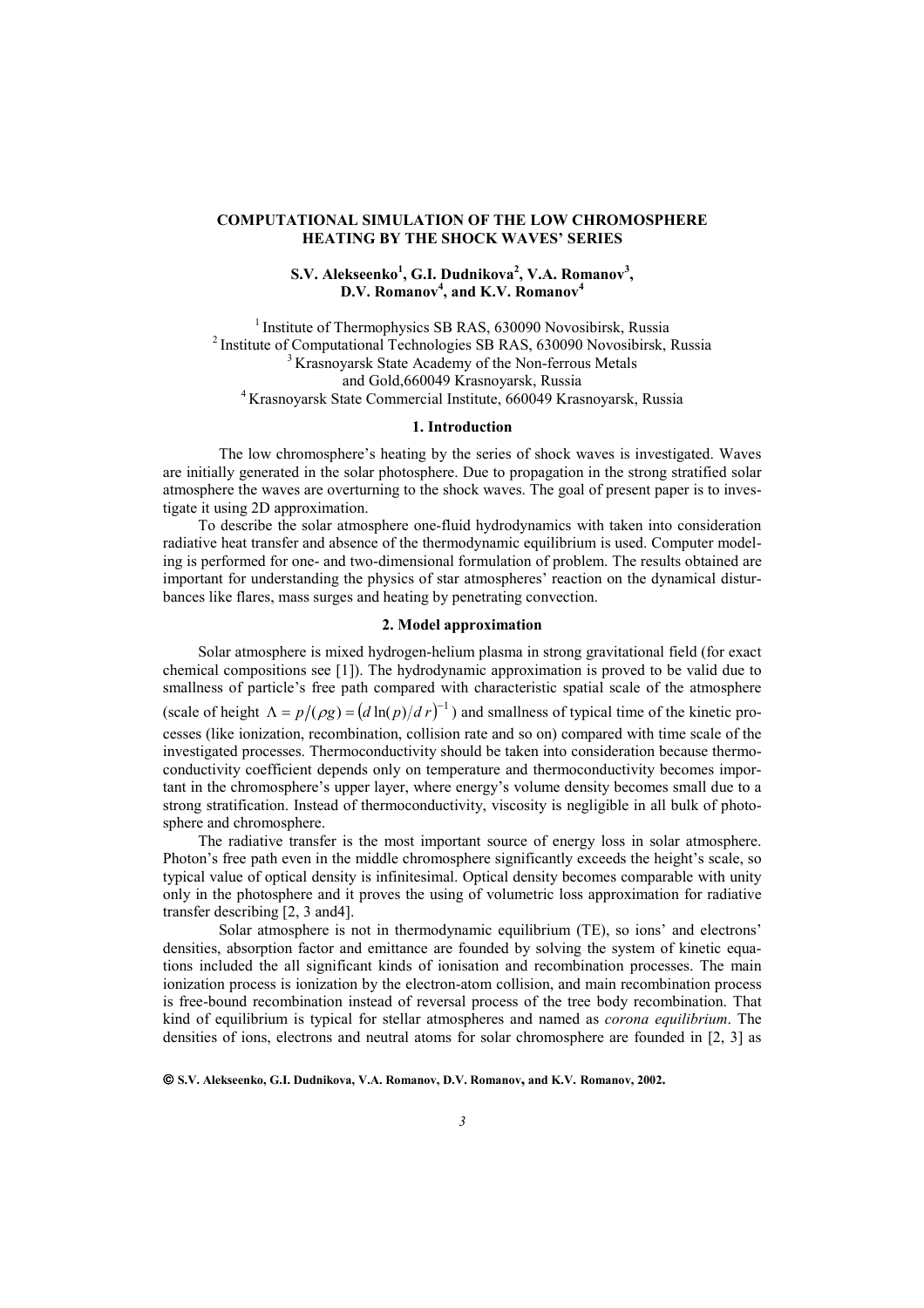| <b>Report Documentation Page</b>                                                                                                                                                     |                           |                               |                                                    |  |
|--------------------------------------------------------------------------------------------------------------------------------------------------------------------------------------|---------------------------|-------------------------------|----------------------------------------------------|--|
| <b>Report Date</b><br>23 Aug 2002                                                                                                                                                    | <b>Report Type</b><br>N/A |                               | Dates Covered (from to)                            |  |
| <b>Title and Subtitle</b><br>Computational Simulation of the Low Chromosphere Heating by<br>the Shock Waves Series                                                                   |                           |                               | <b>Contract Number</b>                             |  |
|                                                                                                                                                                                      |                           |                               | <b>Grant Number</b>                                |  |
|                                                                                                                                                                                      |                           | <b>Program Element Number</b> |                                                    |  |
| Author(s)                                                                                                                                                                            |                           |                               | <b>Project Number</b>                              |  |
|                                                                                                                                                                                      |                           | <b>Task Number</b>            |                                                    |  |
|                                                                                                                                                                                      |                           |                               | <b>Work Unit Number</b>                            |  |
| Performing Organization Name(s) and Address(es)<br>Institute of Theoretical and Applied Mechanics Institutskaya 4/1<br>Novosibirsk 530090 Russia                                     |                           |                               | <b>Performing Organization Report Number</b>       |  |
| <b>Sponsoring/Monitoring Agency Name(s) and Address(es)</b>                                                                                                                          |                           |                               | Sponsor/Monitor's Acronym(s)                       |  |
| EOARD PSC 802 Box 14 FPO 09499-0014                                                                                                                                                  |                           |                               | <b>Sponsor/Monitor's Report Number(s)</b>          |  |
| <b>Distribution/Availability Statement</b><br>Approved for public release, distribution unlimited                                                                                    |                           |                               |                                                    |  |
| <b>Supplementary Notes</b><br>See also ADM001433, Conference held International Conference on Methods of Aerophysical Research (11th) Held in<br>Novosibirsk, Russia on 1-7 Jul 2002 |                           |                               |                                                    |  |
| <b>Abstract</b>                                                                                                                                                                      |                           |                               |                                                    |  |
| <b>Subject Terms</b>                                                                                                                                                                 |                           |                               |                                                    |  |
| <b>Report Classification</b><br>unclassified                                                                                                                                         |                           |                               | <b>Classification of this page</b><br>unclassified |  |
| <b>Classification of Abstract</b><br>unclassified                                                                                                                                    |                           |                               | <b>Limitation of Abstract</b><br>UU                |  |
| <b>Number of Pages</b><br>5                                                                                                                                                          |                           |                               |                                                    |  |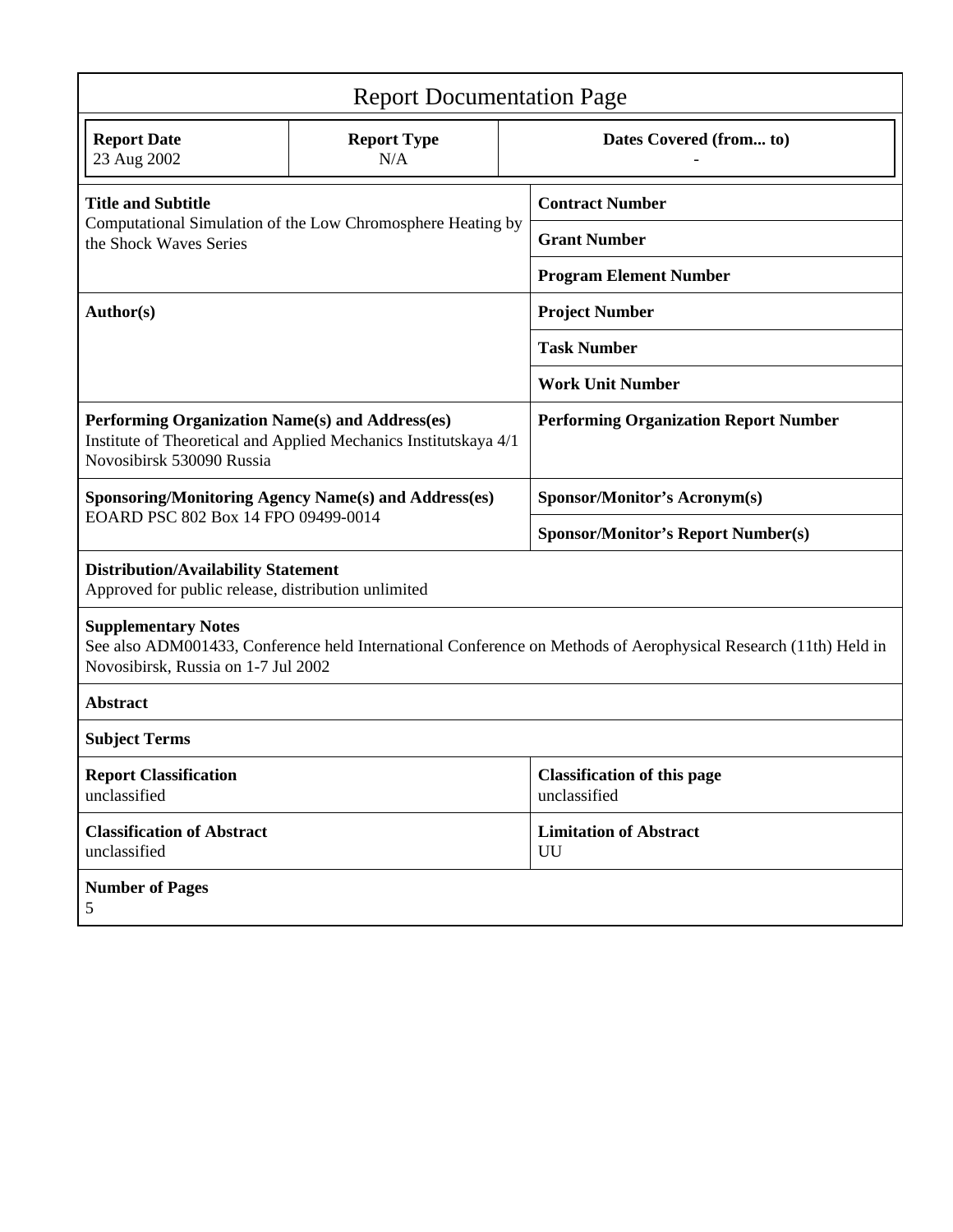

well, as volumetric loss power per volume unit. (Rosseland opacities (absorption factor, averaged over spectra) usually are founded in case of thermodynamic equilibrium [5, references herein]. They are useless because of the correlation between absorption factor and emittance is consequence of thermodynamic equilibrium [6]).

So a two-dimensional system of equations which describes the solar atmosphere's plasma in hydrodynamic approximation with radiative heat transfer and thermoconductivity considered is:

$$
\frac{\partial}{\partial t}\begin{pmatrix} \rho \\ \rho u \\ \rho v \\ w \end{pmatrix} + \frac{\partial}{\partial x}\begin{pmatrix} \rho u \\ p + \rho u^2 \\ \rho u v \\ u \cdot (p + w) - \chi \cdot \frac{\partial T}{\partial x} \end{pmatrix} + \frac{\partial}{\partial y}\begin{pmatrix} \rho v \\ \rho u v \\ p + \rho v^2 \\ v \cdot (p + w) - \chi \cdot \frac{\partial T}{\partial y} \end{pmatrix} = \begin{pmatrix} 0 \\ \rho g \\ 0 \\ \rho u g - P_{rad} \end{pmatrix}.
$$

Here  $\rho$  designates plasmas density,  $p$  and  $\varepsilon = p/((\gamma - 1) \cdot \rho)$  – denote pressure and mass density of plasma internal energy,  $w = \rho \varepsilon + \rho (u^2 + v^2)/2$ ,  $u, v$  – components of speed,  $g = 274 \frac{m}{s^2} -$  acceleration of gravity (x axis is antiparallel to the g vector),  $\chi = \chi(T) - \text{coeff}$ ficient of thermoconductivity,  $P_{rad}(\rho, T)$  – volumetric loss power caused by emittance (founded in [2 - 4]:  $P_{rad}(\rho, T) = n_e n_H \cdot L_r(T)$ ). In case of corona equilibrium  $n_e = \alpha(T) \cdot n_H$ , so volumetric loss power is proportional to the plasma density raised to the second power. Functions  $\chi(T), \alpha(T), P_{rad}(\rho, T)/(n_e n_H)$  are plotted on Figs. 1–3.

The system of equations is solved in rectangular area. On an axis "y" the periodic boundary conditions are set. On a low bound the speed sets as a function from time and coordinate (simulating a source of acoustic waves). On a upper bound the boundary condition of waves' issue is putted. All equations are dimensionless and the units of physical parameters are listed below:

$$
[r] = 10^7
$$
 cm  $[t] = 10^{1.5}$  s  $[u] = [r]/[t]$   $[p] = 10^{-6}$  gr/cm<sup>3</sup>  
\n $[T] = 10^4$  K  $[p] = 10^5$  erg/cm<sup>3</sup>  $[g] = 10^{11}$  erg/gr  $[g] = [u]^2/[t]$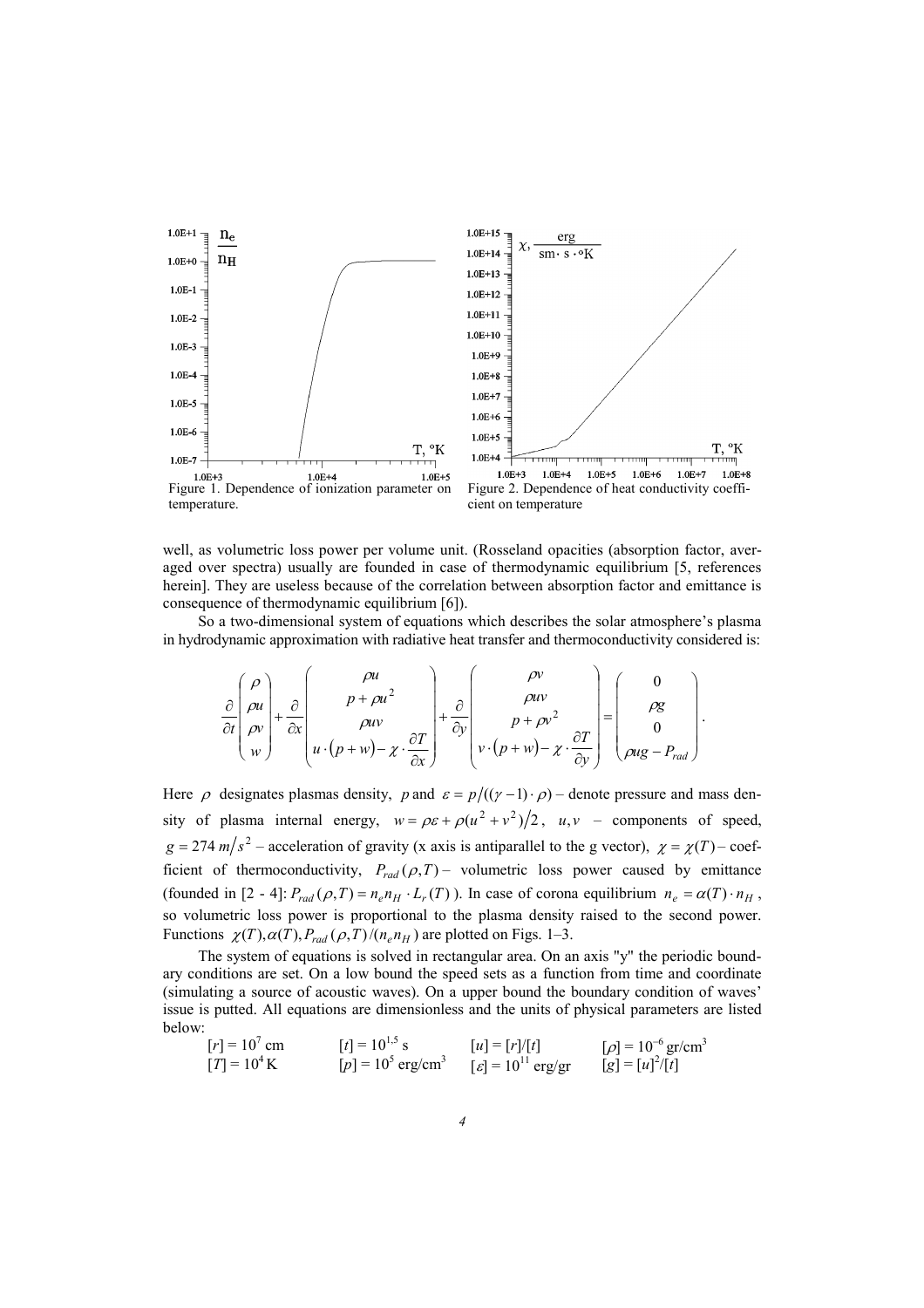









Earlier the atmosphere's heating was investigated in one-dimensional formulations of a problem and numerical scheme's realization together with model's approximations force the height's range to be less than 2500 km [7, 8]. The solar atmosphere is hardly inhomogeneous in all directions, so the research of a problem at least in two-dimensional formulation is of strong interest.

With the purpose to find out influence of spatial inhomogeneity on atmosphere's heating two formulations of problem are performed. In the first computer simulation the wave's source does not depend on "*y*" coordinate, so the formulation is one-dimensional. On the left boundary speed is set to  $u(y, t) = u_0 \sin(\omega t)$ , where  $u_0 = 100 \, \text{m/s}$ ,  $2\pi/\omega = 100 \, \text{s}$  are the typical parameters of acoustic waves in the solar photosphere [9]. Weak acoustic waves, initially generated on the low boundary, are propagating to the upper boundary, so waves' amplitude is exponentially increasing with height due to plasmas' stratification. If speed of flow becomes bigger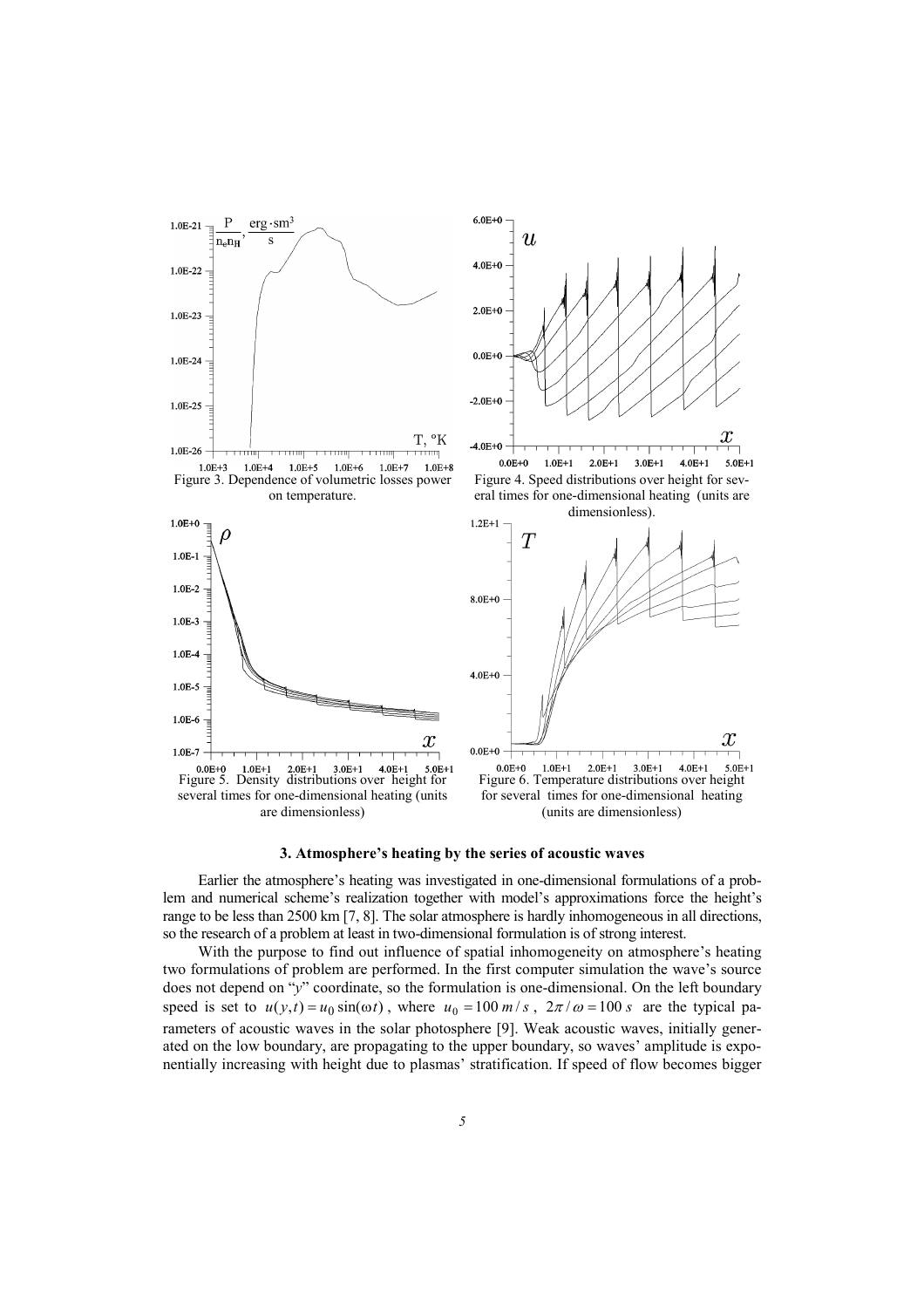than sound speed, waves are turning into shock waves' series (Fig. 4). The result of heating by shock waves is a significant decreasing of height's scale (Fig. 5), so after 5-8 shock wave's transitions the atmosphere becomes quasi-stationary and heating by shock waves is compensated by radiation losses. When heating process relaxes to stationary state, the shock wave amplitude becomes of order  $1.26 \cdot 10^6$  cm/s. Distribution of plasmas' parameters (for corresponding parameters of wave's source) are showed in Figs. 4, 5, and 6.

In the second computer simulation wave's source is inhomogeneous and his spatial scale is  $\lambda = 5.0 \cdot 10^8$  *cm*:  $u(y,t) = u_0 \cdot \sin(\omega t) \cdot \sin(2\pi y/\lambda)$ . The initial atmosphere was taken to be heated by homogeneous wave's source instead of be in isothermal hydrostatic equilibrium. Though the wave's source's scale is more than 100 times bigger than scale of height, influence of that inhomogeneity is sufficient. Shock waves get curved and their fronts' expansion reduces the increasing of wave's amplitude with height as well, as power of atmosphere heating. In domains upper than 15000 km shock wave develops into a strong curved arc, which vertical size is of order of scale height and horizontal size is 2-4 times greater than  $\lambda$ . It leads to elimination of waves' series regular structure and explains the absence of well-defined shock waves' series in the solar corona according to observational data. Minimal and maximal values of the some plasma flow parameters during period of wave's source is showed on figures 7-10. On figures 11, 12 typical distributions of the temperature and vertical component of speed are showed. Parameters  $u_0$ ,  $\omega$  are the same as for previous one-dimensional variant.

## **4. Conclusion**

In present paper the solar atmosphere's heating is investigated using one-dimensional and two-dimensional formulation of the problem. It is proved that in strong stratified medium the influence of wave's source's inhomogeneity becomes important on heights, which are comparable with several scales of height instead of scale of source's inhomogeneity. Performed investigation limits the earlier obtained one-dimensional result's applicability to the domains with heights of order 700 – 1200 km, because of typical wave source scale is 700-1500 km (granule) or 3000 –7000 km (length of coherence of 5-min oscillations).



source (units are dimensionless).



Figure 8. Maximal over period temperature for atmosphere, heated by non-uniform wave's source (units are dimensionless).